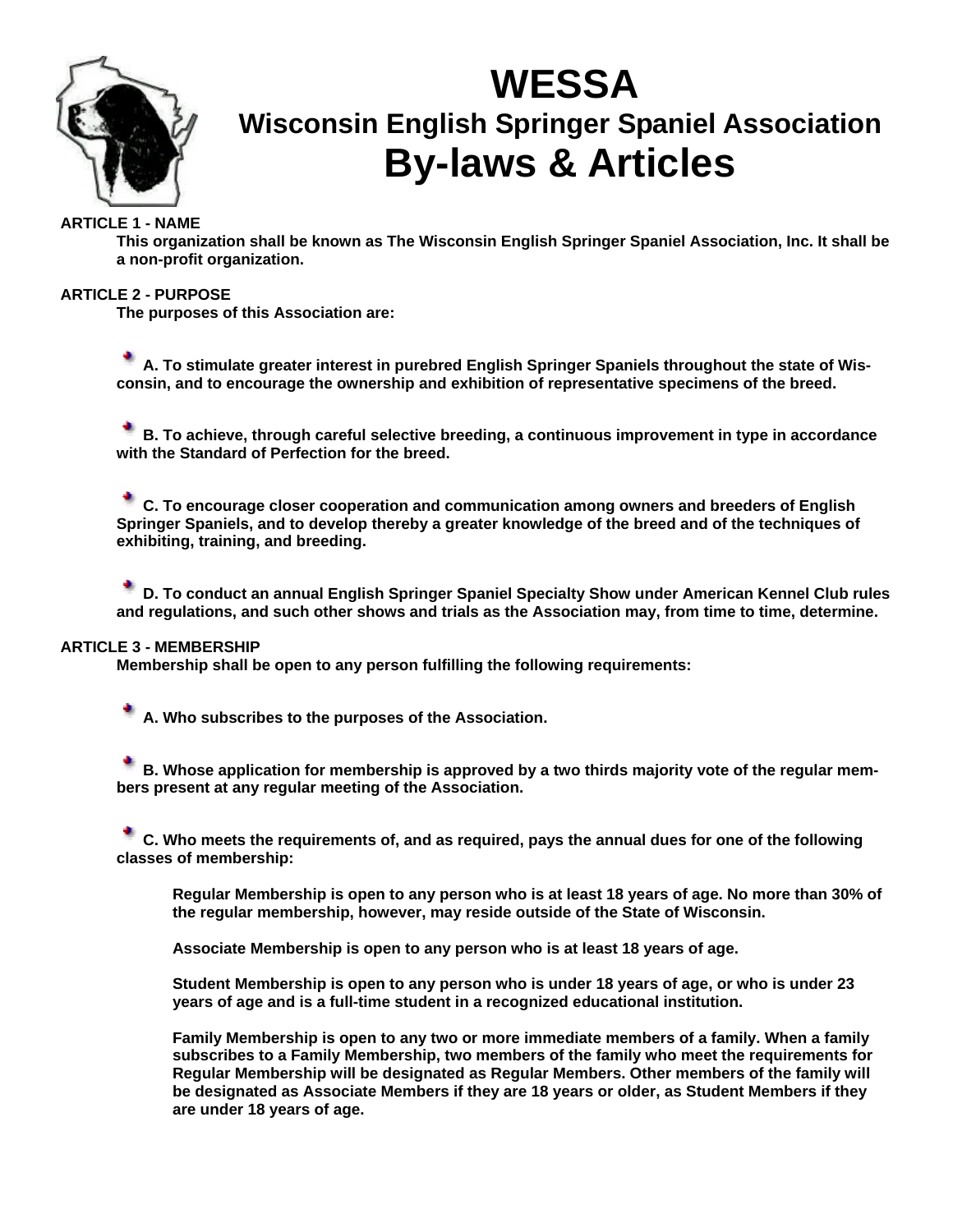**Distinguished Service Lifetime Membership may be conferred upon any Regular Member, or former Regular Member, of the Association who has given outstanding service to the Association and to the breed over a period of at least twenty years. However, there may be no more than four Distinguished Service Members of the Association at any one time.** 

**Honorary Membership may be conferred upon any person who has made an outstanding contribution to the breed and whose activities have been of exceptional benefit to the Association.** 

**Candidates for this honor may be nominated by the Board of Directors or by any six regular members of the association. Distinguished Service Membership will be conferred upon any nominee who is approved by a three-fourths majority of the regular membership present at a regular meeting.** 

**Only Regular Members and Distinguished Service members are eligible to vote at meetings of the Association and to hold any office of the Association specified herein. Associate Members and Student Members may serve on and chair committees and may hold any office not specified herein.** 

**Members of the Association may be expelled from membership by a three-fourths majority vote of the regular members present at a regular meeitng for the following reasons only:** 

**A. Nonpayment of dues, after being in arrears for a period of at least ninety days.** 

**B. Willful violation of the rules and regulations of the Association, or conduct detrimental to the welfare of the Association or its aims.** 

**No member shall be expelled from membership, however, unless and until, he has been given thirty days written notice of the contemplated action and an opportunity to be heard on his own behalf by the Board of Directors.** 

**A member whose membership shall terminate for any reason shall have no right to or interest in any property or assets of the Association.** 

## **ARTICLE 4 - DUES**

**The annual dues shall be determined annually by a majority vote of the regular members at a regular meeting of the Association.** 

**There will be no dues for an Honorary Membership, or for a Distinguished Service Lifetime Membership.** 

**Annual dues are payable on October 1st of each year for the one year period following that date.** 

**Annual dues for new members are payable on the date of election to membership. If election to membership occurs from October 1st through April 30th, such dues will apply to the current year. If election occurs from May 1st through September 30th, such dues will apply to the year beginning on October 1st.** 

**If the membership of any membership shall terminate for any reason, there will be no refund or partial refund of dues. If, however, such member shall be reinstated during the period for which his dues have already been paid, then the dues of such reinstated member will be considered as paid up to the end of that period.** 

## **ARTICLE 5 - MEETINGS**

**Not less than six regular meetings shall be held each year at such times and places as the Board of Directors shall determine. Six meetings annually will be held within the State of Wisconsin.** 

**One of such meetings, which will be held in Septembers, will be designated as the annual meeting for the election of officers.** 

**Special meetings may be called from time to time by the Board of Directors upon the written request of any six regular members.**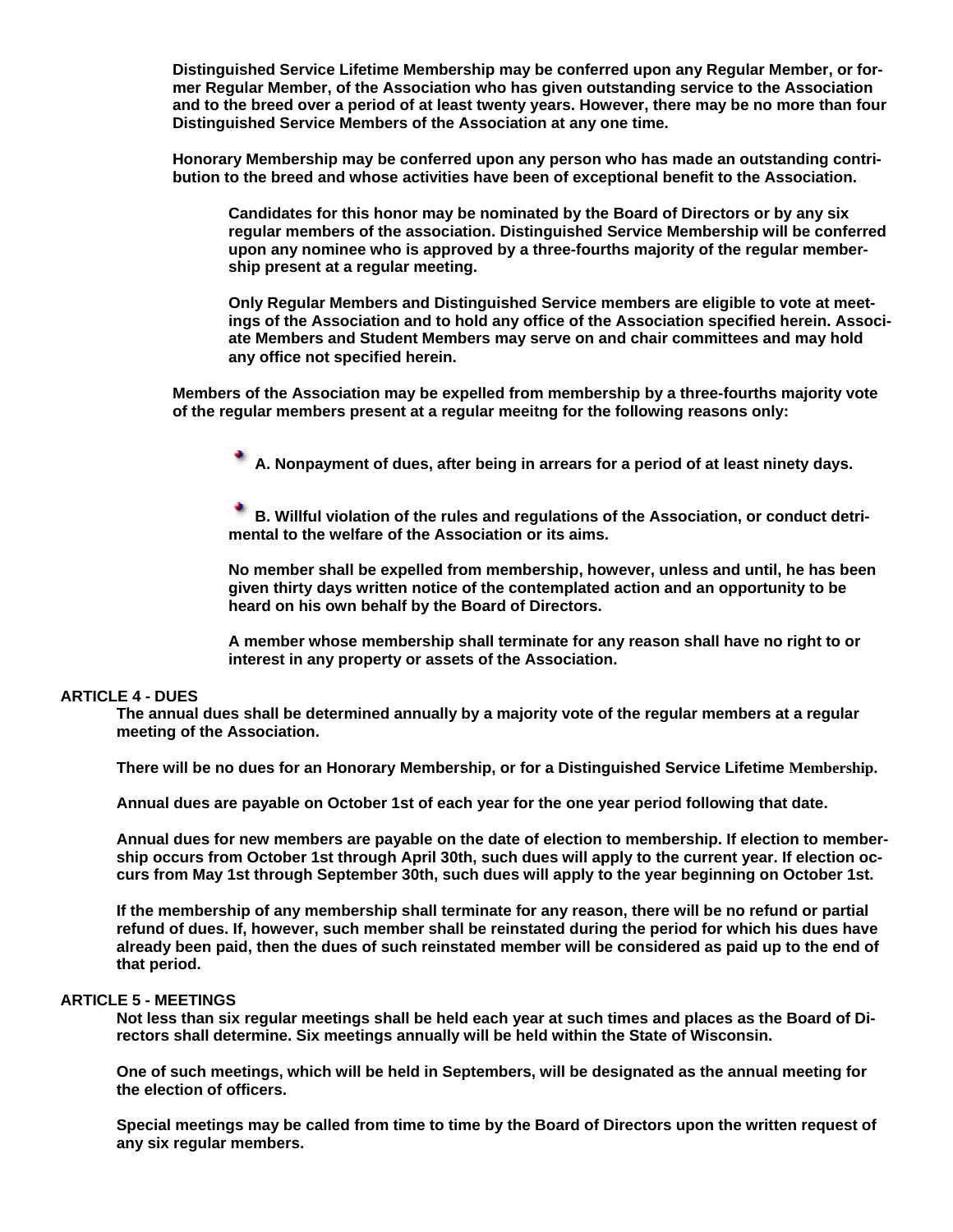**At any meeting of the Association six regular members, or one-third of the total number of regular members of the Association, whichever is the lesser, shall constitute a quorum for the transaction of business.** 

**Each regular and special membership meeting shall be preceded by a written notice or notification by newsletter to each member, no less than 10 days in advance of the meeting.** 

**Voting at any meeting of the Association by proxy, or absentee ballot, is prohibited. By action of the Board of Directors, however, the election of officers in any year may be conducted by mail.** 

## **ARTICLE 6 - PARLIAMENTARY AUTHORITY**

**Robert's rules of Order shall govern in all matters not covered by these By-laws.** 

#### **ARTICLE 7 - OFFICERS**

**The officers of the Association shall be a President, a Vice President, a Secretary and a Treasurer. (The offices of Secretary and Treasurer may be combined in any year by action of the Board of Directors, in which case, the combined office will be known as Secretary-Treasurer.)** 

**The term of office of all officers shall be one year, or until their successors have been elected.** 

**The President will preside at all meetings, appoint all committees and act as Chairman of the Board of Directors and executive officer of the Association.** 

**The Vice President will act for the President in his absence, and will automatically succeed to the office of President in the event the President is, for any reason, unable to continue to serve. The Vice President will perform specific duties delegated by the President.** 

**The Secretary will handle all correspondence, maintain all records and papers of the Association, and perform all other duties incidental to the office of Secretary. The Secretary will act for the President in the absence of the President and Vice President are, for any reason, unable to serve.** 

**The Treasurer will act as custodian of, and account for the funds of the Association, pay all bills which have been properly approved, and make such periodic report of receipts and disbursements as the Board of Directors may direct. All checks of the association will be signed by the Treasurer and countersigned by the President.** 

**The Board of Directors may establish, for any year, one or more offices of the Association to be designated as Regional Vice President, each of which shall represent such region or regions as the Board of Directors shall specify.** 

**A Regional Vice President will represent the members who reside in the region he represents, maintain contact with them, transmit their needs and ideas to the Board of Directors, and solicit memberships in the Association among English Springer Spaniel fanciers in the region.** 

**The Board of Directors may establish, for any year, the position of Recording Secretary. The Recording Secretary will record all proceedings of the Association, thereafter distributing a copy of this record to the President and any other members as requested by the President.** 

## **ARTICLE 8 - BOARD OF DIRECTORS**

**The Board of Directors will consist of the officers of the Association and three members-at-large, one of whom shall be the most recent past President of the Association, if that person is available.** 

**The Board of Directors shall be empowered to fill vacancies which may occur in the offices of the Association, to authorize the payment of bills, and to conduct all business between the regular meetings.** 

## **ARTICLE 9 - ELECTION OF OFFICERS**

**Officers and the at-large members of the Board of Directors will be elected annually at the September meeting.** 

**At least one month prior to the September meeting, the Secretary may send a nomination form to each regular member of the Association, requesting suggested nominees for all offices.**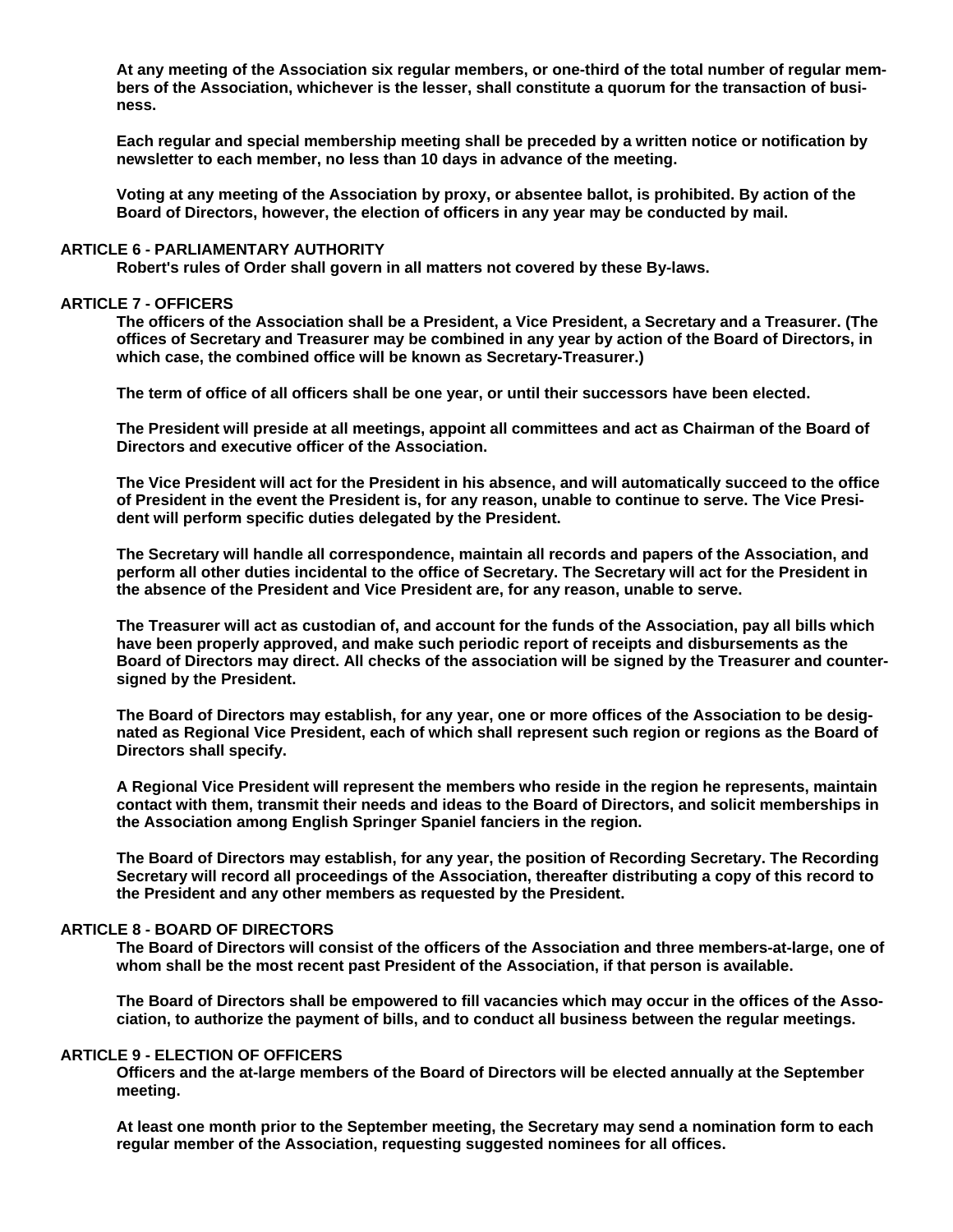**Nominations returned to the Secretary on such forms, no later than the beginning of the September meeting, will be submitted by the Secretary as the report of the nominating committee. Regular members in attendance at the meeting will also be given the opportunity to make nominations from the floor for all offices. By action of the Board of Directors, however, nominees may be selected by a nominating committee named by the President at the regular meeting prior to the election of officers.** 

**The nominee who receives the greatest number of votes for each office will be declared elected, and newly elected officers will take office at the adjournment of the annual meeting. Ties will be decided by the Board of Directors.** 

**The election of officers will be by secret ballot.** 

#### **ARTICLE 10 - COMMITTEES**

**The following standing committees will be appointed by the President at the first regular meeting after the September meeting, and will serve for a period of one year, or until their successors have been appointed:** 

- **A. Show Committee**
- **B. Program Committee**
- **C. Match Committee**
- **D. Hunt Test Committee**

**The President will appoint such other committees as the Board of Directors, or the regular membership, may from time to time direct.** 

#### **ARTICLE 11 - AMENDMENTS**

**The By-Laws may be amended by a two-thirds majority vote of the regular members present at any regular meeting of the Association. No amendment shall be voted upon, however, unless and until a copy of the proposed amendment has been made available to all regular members at least two weeks prior to the date on which the amendment is to be voted upon.** 

#### **ARTICLE 12 - DISTRIBUTION OF BY-LAWS**

**These By-Laws shall be printed, and a copy shall be issued by the Secretary to all members of the Association and to new members when they are elected to membership.** 

#### **ARTICLE 13 - AWARDS**

**The Awards committee appointed by the President will make award recommendations to the Board of Directors annually on the basis of members contributions to the local club and individual member achievements which honor and promote the English Springer Spaniel breed.** 

**Recipients for awards for individual achievements must be a WESSA member for at least one full year and a present member in good standing.** 

## **APPENDIX**

**A. The Appendix serves as a documented guide to the Board of Directors in conducting the affairs and activities of the Club, but it is not mandatory.** 

**B. The Appendix may be revised at any time by a majority of the Board of Directors.**